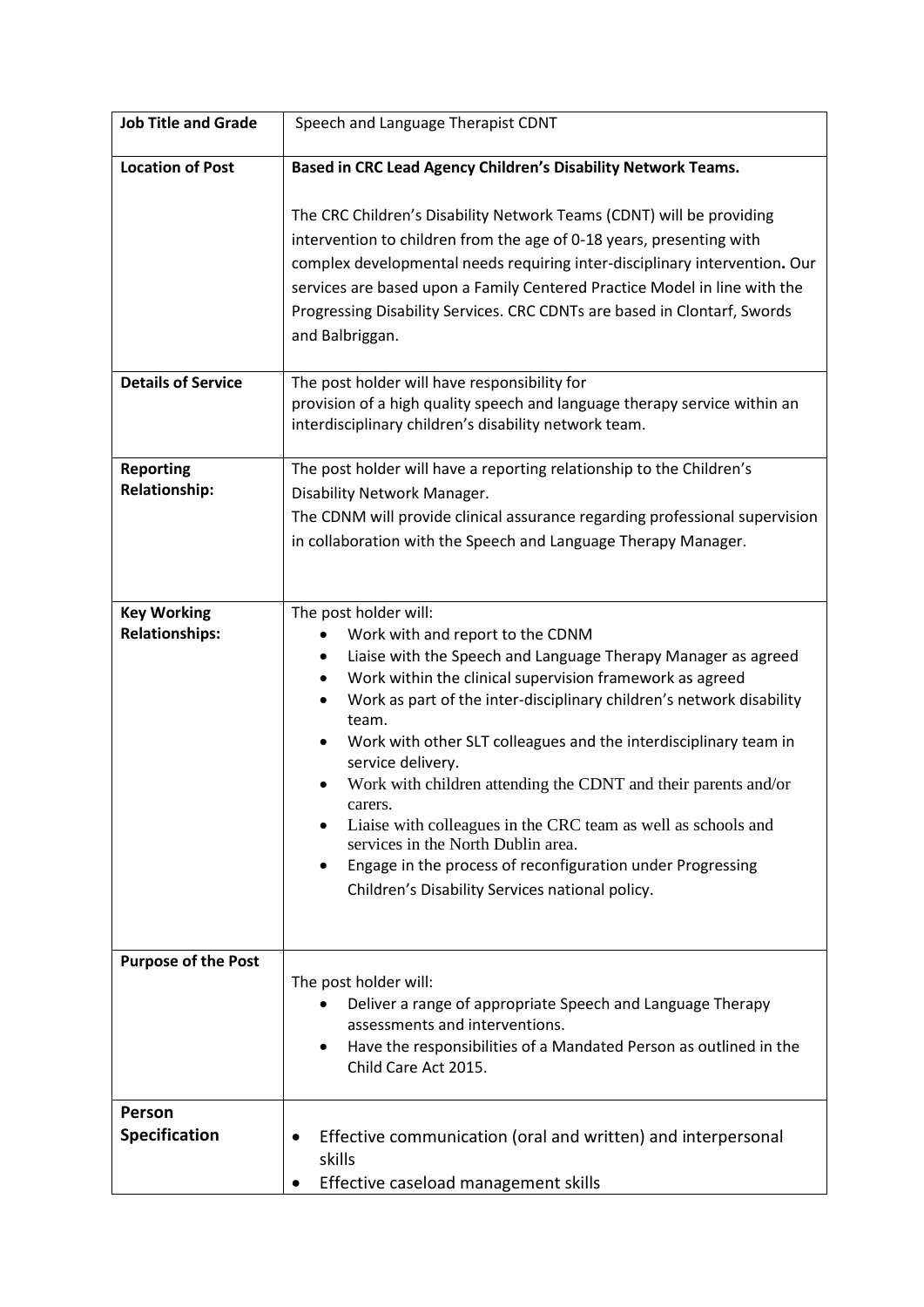| Good time management skills                                                                                               |  |
|---------------------------------------------------------------------------------------------------------------------------|--|
| Demonstrate flexibility and openness to change.                                                                           |  |
| Ability to plan and provide appropriate care and/or advice that is                                                        |  |
| client centred and within the framework of the National policy on                                                         |  |
| <b>PDS</b>                                                                                                                |  |
| Ability to work in high pressure, fast paced environments                                                                 |  |
| Ability to work independently with good problem-solving skills<br>$\bullet$                                               |  |
| Ability to provide high quality written reports in a timely manner                                                        |  |
| Understand and be able to implement risk assessment.<br>$\bullet$                                                         |  |
| Commitment to working in partnership with                                                                                 |  |
| children/families/other agencies and understanding important<br>transition stages in life for children and families       |  |
| Ability to deliver training to parents, young adults peers and<br>$\bullet$                                               |  |
| relevant MDT members                                                                                                      |  |
| A commitment to maintain personal CPD to ensure evidence-                                                                 |  |
| based practice in service provision.                                                                                      |  |
| An awareness of scope of practice and of when to revert to line<br>$\bullet$                                              |  |
| manager                                                                                                                   |  |
|                                                                                                                           |  |
|                                                                                                                           |  |
| <b>Principal Duties and</b><br><b>Clinical Duties:</b>                                                                    |  |
| <b>Responsibilities</b><br>To provide assessment, diagnosis and intervention and                                          |  |
| management of a caseload of clients with disabilities                                                                     |  |
| appropriate to the professional standards of a basic grade<br>clinician.                                                  |  |
|                                                                                                                           |  |
| To work collaboratively both as a member of the                                                                           |  |
| interdisciplinary team and with colleagues in external agencies                                                           |  |
| in the interests of the child and family.                                                                                 |  |
| To liaise with and involve families and clinic staff in clients'                                                          |  |
| treatment programmes as appropriate.                                                                                      |  |
| To provide training to clients, families and staff as appropriate.                                                        |  |
|                                                                                                                           |  |
| To carry out clinical duties in line with legislation and the                                                             |  |
| policies, procedures and guidelines for the CDNT.                                                                         |  |
| Makes decisions in a well-judged and timely manner bringing<br>all relevant information to bear                           |  |
| Uses logical analysis to break complex problems into their                                                                |  |
| component parts.                                                                                                          |  |
| Promote and consistently support the demonstration and                                                                    |  |
| development of evidence-based service delivery.                                                                           |  |
| Promote and be involved in research and evaluation of clinical                                                            |  |
| practice                                                                                                                  |  |
|                                                                                                                           |  |
| Be aware of responsibilities under relevant policies and legal                                                            |  |
| frameworks such as Health and Safety at work Act, Children<br>First and CRC Child Protection Policy, Lone Working Policy. |  |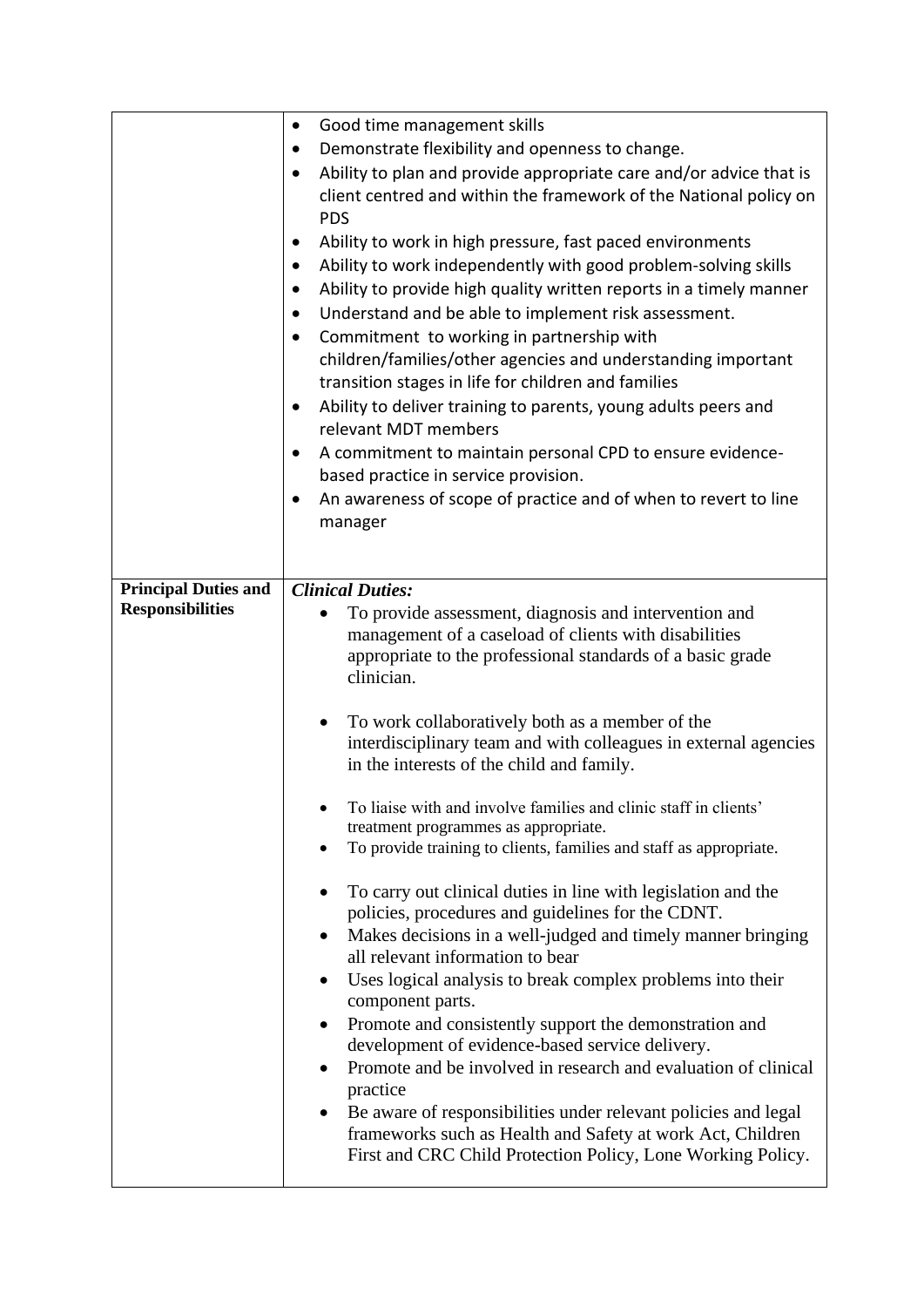|                        | <b>Administrative Duties:</b>                                                                                                                                                                                                                                                                                                                                                                                                                                                                                                                                                                                                                                                                                 |
|------------------------|---------------------------------------------------------------------------------------------------------------------------------------------------------------------------------------------------------------------------------------------------------------------------------------------------------------------------------------------------------------------------------------------------------------------------------------------------------------------------------------------------------------------------------------------------------------------------------------------------------------------------------------------------------------------------------------------------------------|
| $\bullet$<br>$\bullet$ | To keep accurate and contemporaneous clinical records<br>through clinical reporting systems, case file notes and reports<br>as applicable<br>To effectively prioritise and manage a clinical caseload<br>To participate in administrative and maintenance activities<br>necessary to enable the team to reflect its work and to be<br>effective.<br>To be adequately aware of policy, legislative and professional<br>requirements to ensure appropriate standards in their area of<br>responsibility.<br>To ensure strict compliance with health and safety standards<br>and adhere to operational guidelines ensuring equipment is<br>checked and working correctly in accordance with safety<br>standards. |
| <b>Teamwork</b>        |                                                                                                                                                                                                                                                                                                                                                                                                                                                                                                                                                                                                                                                                                                               |
| $\bullet$              | To demonstrate good communication skills<br>To demonstrate a commitment and ability to work as part of a<br>team within the department, between the various departments<br>within the organisation and with colleagues in external<br>agencies.                                                                                                                                                                                                                                                                                                                                                                                                                                                               |
|                        | <b>Training/CPD</b>                                                                                                                                                                                                                                                                                                                                                                                                                                                                                                                                                                                                                                                                                           |
|                        | Develop and maintain professional expertise<br>through<br>appropriate in-service training and external training courses and<br>through membership of professional bodies and special interest<br>groups.<br>To work with the CDNM and with the identified Clinical<br>Supervisor to identify learning needs and to continually<br>develop clinical knowledge and skills.                                                                                                                                                                                                                                                                                                                                      |
| ٠<br>٠                 | Attend and/or provide in-service training to staff at local and<br>regional level where appropriate; in consultation with the<br>CDNM and the identified Clinical Supervisor.<br>Keep abreast of developments in national policies and<br>strategies, international best practice and impending legislation<br>and its perceived impact<br>Keep up to date with organizational developments within the<br>Irish health and social services<br>To share clinical and other skills with other colleagues as<br>appropriate<br>Engage in student training as appropriate                                                                                                                                         |
| Note:                  |                                                                                                                                                                                                                                                                                                                                                                                                                                                                                                                                                                                                                                                                                                               |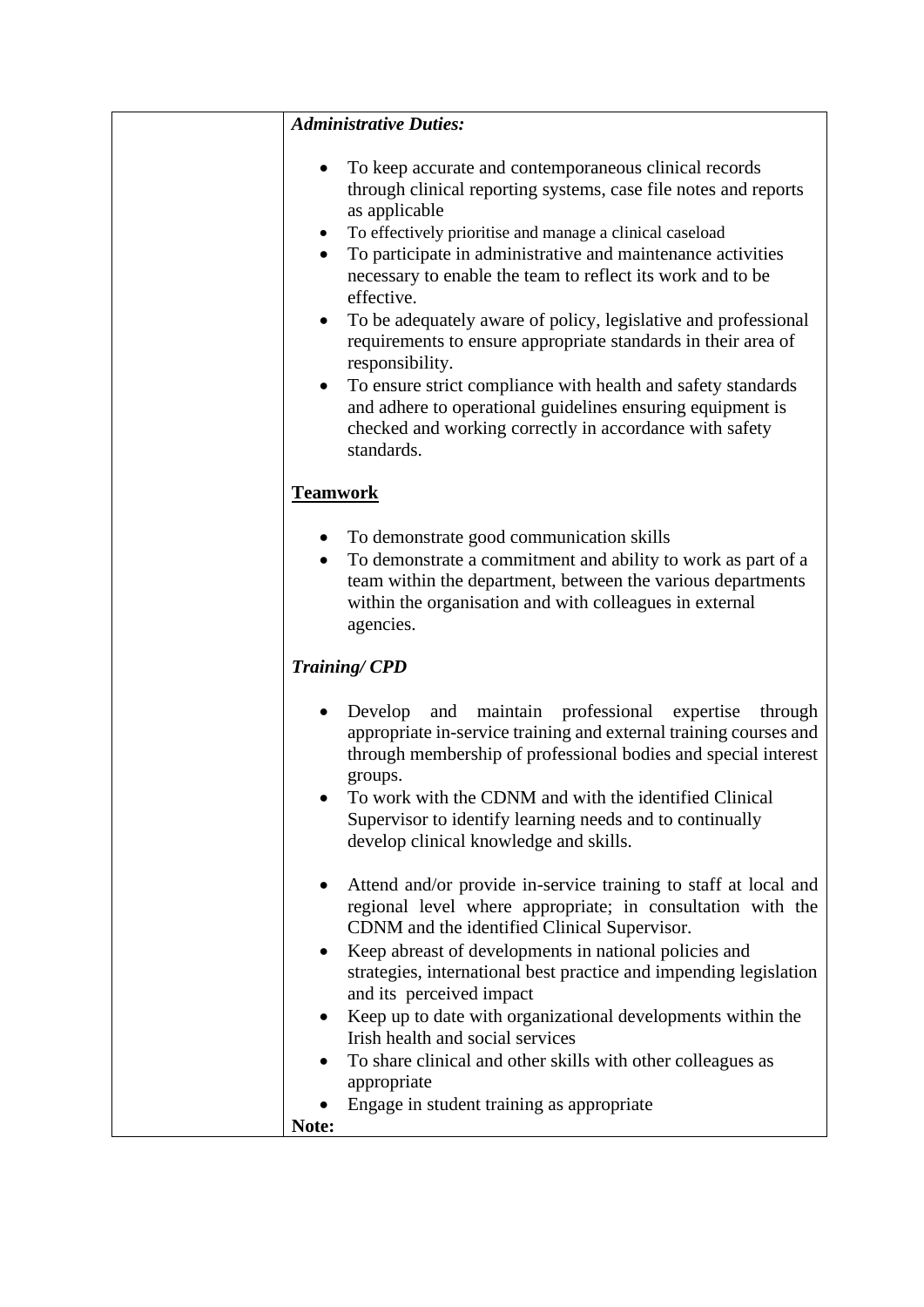|                                                 | The transformation programme outlined for the Health Services may<br>impact on this role and as structures change the job description may<br>be reviewed.                                                                                                                                                     |
|-------------------------------------------------|---------------------------------------------------------------------------------------------------------------------------------------------------------------------------------------------------------------------------------------------------------------------------------------------------------------|
|                                                 | This job description is a guide to the general range of duties assigned<br>to the post holder. It is intended to be neither definitive nor restrictive<br>and is subject to periodic review with the employee concerned.                                                                                      |
|                                                 | Please note this job description may be subject to change                                                                                                                                                                                                                                                     |
| <b>Skills, competencies</b><br>and/or knowledge | The candidate must demonstrate:                                                                                                                                                                                                                                                                               |
|                                                 | <b>Communication and Interpersonal Skills</b>                                                                                                                                                                                                                                                                 |
|                                                 | Demonstrate sufficient command of the English language to<br>effectively carry out the duties and responsibilities of the role<br>Display awareness and appreciation of the service user and the<br>ability to empathise with and treat service users / others with<br>dignity and respect<br><b>Teamwork</b> |
|                                                 | Demonstrate effective team skills<br>Demonstrate flexibility and openness to change<br>Display effective communication and interpersonal skills<br>including the ability to collaborate with families, carers,<br>schools etc.                                                                                |
|                                                 | <b>Professional Knowledge</b>                                                                                                                                                                                                                                                                                 |
|                                                 | Demonstrate sufficient clinical knowledge and knowledge of<br>evidence based practice to carry out duties and responsibilities<br>of the role<br>Demonstrate an ability to apply knowledge to evidence based<br>$\bullet$<br>practice                                                                         |
|                                                 | Demonstrate a commitment to assuring high standards and<br>٠<br>strive for a user centred service                                                                                                                                                                                                             |
|                                                 | <b>Planning</b>                                                                                                                                                                                                                                                                                               |
|                                                 | Demonstrate the ability to plan and deliver care in an effective<br>and resourceful manner and the ability to manage self in a<br>busy working environment                                                                                                                                                    |
|                                                 | <b>Decision Making and Judgement</b>                                                                                                                                                                                                                                                                          |
|                                                 | Display the ability to evaluate information and make effective<br>decisions especially with regard to service user care                                                                                                                                                                                       |